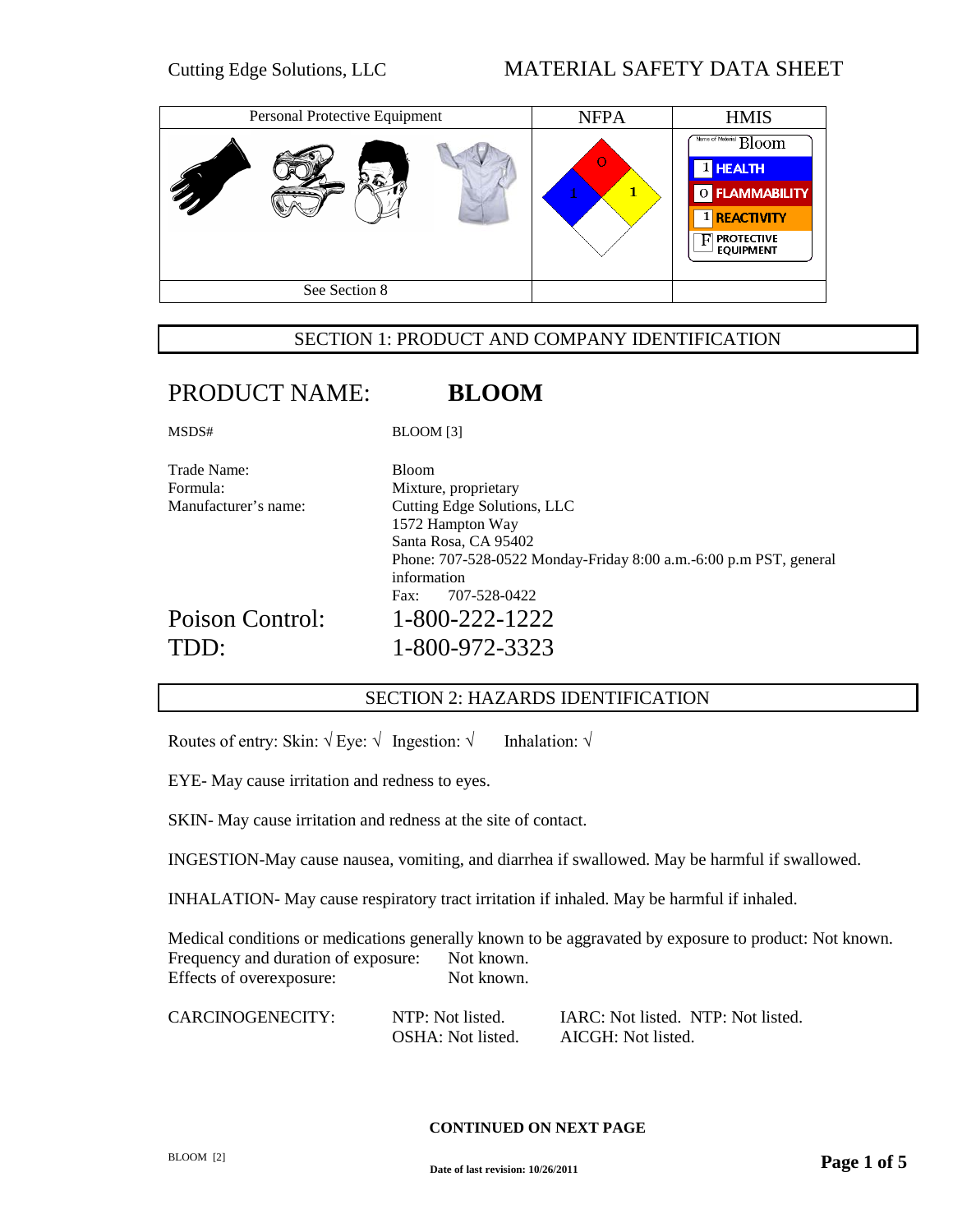### SECTION 3: COMPOSITION

| Components                     | CAS No.       |
|--------------------------------|---------------|
| Magnesium Sulfate              | 7487-88-9     |
| <b>Sulfate of Potash</b>       | 7778-80-5     |
| Potassium Phosphate, monobasic | 7778-77-0     |
| Methylparaben                  | $99 - 76 - 3$ |
| Polyparaben                    | $94-13-3$     |
| Potassium sorbate              | 590-00-1      |
|                                |               |

## SECTION 4: FIRST AID MEASURES

- EYES: Immediately flush eyes with water for 15 minutes, occasionally lifting the upper and lower eyelids. Contact a physician.
- SKIN: Wash areas of contact with soap and water for 15 minutes. Remove any contaminated clothing and footwear. If irritation continues consult a physician.
- INGESTION: If swallowed do not induce vomiting. Wash out mouth with water. If victim is conscious and alert, give 2-4 cupfuls of milk or water. Never give any liquids by mouth to an unconscious person. Consult a physician immediately.
- INHALATION: Move to fresh air. Obtain immediate medical attention if symptoms occur. If not breathing, give artificial respiration. If breathing is difficult, give oxygen.

Use proper hygiene practices when using this product (nitrile gloves, eye protection, NIOSH approved respirator if used as an aerosol).

Utilize protective clothing to minimize skin contact (apron, lab coat, long sleeved shirt, pants, no shorts, no cut T-shirts).

Wear closed-toed shoes (no sandals/flip-flops) when using product.

Keep hair pulled back and out of face/eye area when using product.

### SECTION 5: FIRE FIGHTING MEASURES

| Flammable properties:<br>Extinguishing media: | Typically not flammable.<br>Use suitable extinguishing media for the surrounding fire. $CO2$ , dry<br>chemical powder, foam. Caution: $CO2$ will displace air in confined<br>spaces and may cause an oxygen deficient atmosphere. |
|-----------------------------------------------|-----------------------------------------------------------------------------------------------------------------------------------------------------------------------------------------------------------------------------------|
| Special firefighting procedures:              | Not available.                                                                                                                                                                                                                    |
| Unusual Fire and Explosion Hazards:           | Not available.                                                                                                                                                                                                                    |
| Protection of Firefighters:                   | Burn vapors may be irritating to eyes, skin, and the respiratory<br>tract. Firefighters should utilize self contained breathing apparatus<br>(SCBE) and full fire fighting gear (Bunker gear).                                    |
| Stability:                                    | Stable at room temperature.                                                                                                                                                                                                       |
| Incompatibility (materials to avoid):         | Strong oxidizing agents, strong bases, explosive when heated with<br>ethoxyethynl alcohols.                                                                                                                                       |
| Hazard decomposition or by products:          | Decomposing plastic fumes from containers, oxides of<br>phosphorus, oxides of sulfur, oxides of potassium, oxides of<br>magnesium.                                                                                                |
| Hazardous polymerization:                     | Not available.                                                                                                                                                                                                                    |
| Conditions to avoid:                          | Do not store above $100^{\circ}$ F as container may rupture.<br><b>CONTINUED ON NEXT PAGE</b>                                                                                                                                     |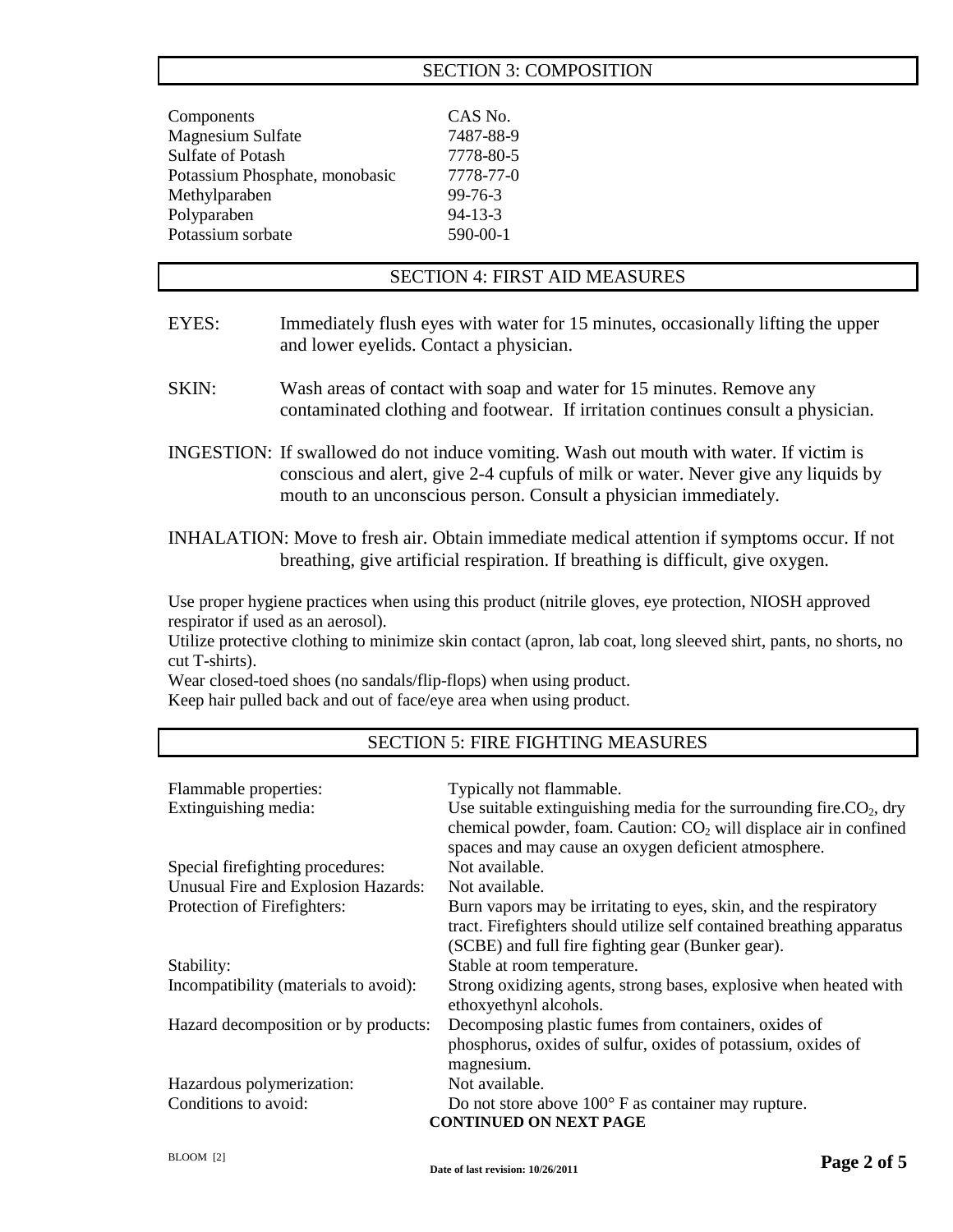### SECTION 6: ACCIDENTAL RELEASE MEASURES

Use personal protection recommended in Section 8. Contain and isolate any hazard area from unprotected personnel.

Spill response procedures: Absorb liquid spills with and absorbent; contain material and dispose of at an approved landfill in accordance with local, state, and federal regulations. Finish cleaning by spreading water on contaminated surfaces and dispose of in an approved landfill in accordance with local, state, and federal regulations.

Clean water act requirements: Not available Resource Conservation and Recovery Act: Not available

## SECTION 7: HANDLING AND STORAGE

| Precautions: | Use with adequate ventilation. Keep container away from heat sources. Do not<br>ingest. Do not breathe vapors. Do not pour on skin. If ingested, seek medical<br>advice immediately and show the container or the label on the container. |
|--------------|-------------------------------------------------------------------------------------------------------------------------------------------------------------------------------------------------------------------------------------------|
| Storage:     | Store out of direct sunlight. Store in a cool, dark place that is well ventilated. Keep<br>container closed when not in use.                                                                                                              |

### SECTION 8: EXPOSURE CONTROLS

| Engineering controls: | Use with local exhaust ventilation, or other engineering controls to keep airborne<br>levels below exposure limits. If usage results in the generation of fume or mist, use<br>adequate ventilation to keep exposure to airborne contaminates below exposure<br>limits. |
|-----------------------|-------------------------------------------------------------------------------------------------------------------------------------------------------------------------------------------------------------------------------------------------------------------------|
| Personal Protection:  | Wear protective safety glasses, lab coat or apron, NIOSH particle respirator and<br>gloves when handling.                                                                                                                                                               |
|                       | Respiratory protection: Wear NIOSH approved particle respirators if applying as a mist or spray. Follow<br>the OSHA respirator regulations found in 29 CFR 1910.134                                                                                                     |
| Ventilation:          | Use with adequate ventilation.                                                                                                                                                                                                                                          |
| Protective gloves:    | Use with Nitrile gloves. Latex gloves can cause allergies in susceptible individuals.                                                                                                                                                                                   |
| Eye protection:       | Use with safety glasses or goggles.                                                                                                                                                                                                                                     |

Other protective clothing and equipment: Protective clothing to minimize skin contact should be worn. Wear closed-toed shoes when using product. Keep hair pulled back and out of face/eye area when using. Wear long sleeve shirts, pants, and socks..

Wash thoroughly with soap and water after handling and before eating, drinking, or smoking.

| Exposure limits:                        |               |                                                  |                        |
|-----------------------------------------|---------------|--------------------------------------------------|------------------------|
| Components                              | CAS No.       | <b>ACGIH/TWA</b>                                 | <b>OSHA PEL/8hrTWA</b> |
| <b>Magnesium Sulfate</b>                | 7487-88-9     | Not established                                  | Not established        |
| Sulfate of Potash                       | 7778-80-5     | Not established                                  | Not established        |
| Potassium Phosphate, monobasic7778-77-0 |               | Not established                                  | Not established        |
| Methylparaben                           | $99 - 76 - 3$ | Not established                                  | Not established        |
| Polyparaben                             | $94 - 13 - 3$ | Not established                                  | Not established        |
| Potassium sorbate                       | 590-00-1      | Not established<br><b>CONTINUED ON NEXT PAGE</b> | Not established        |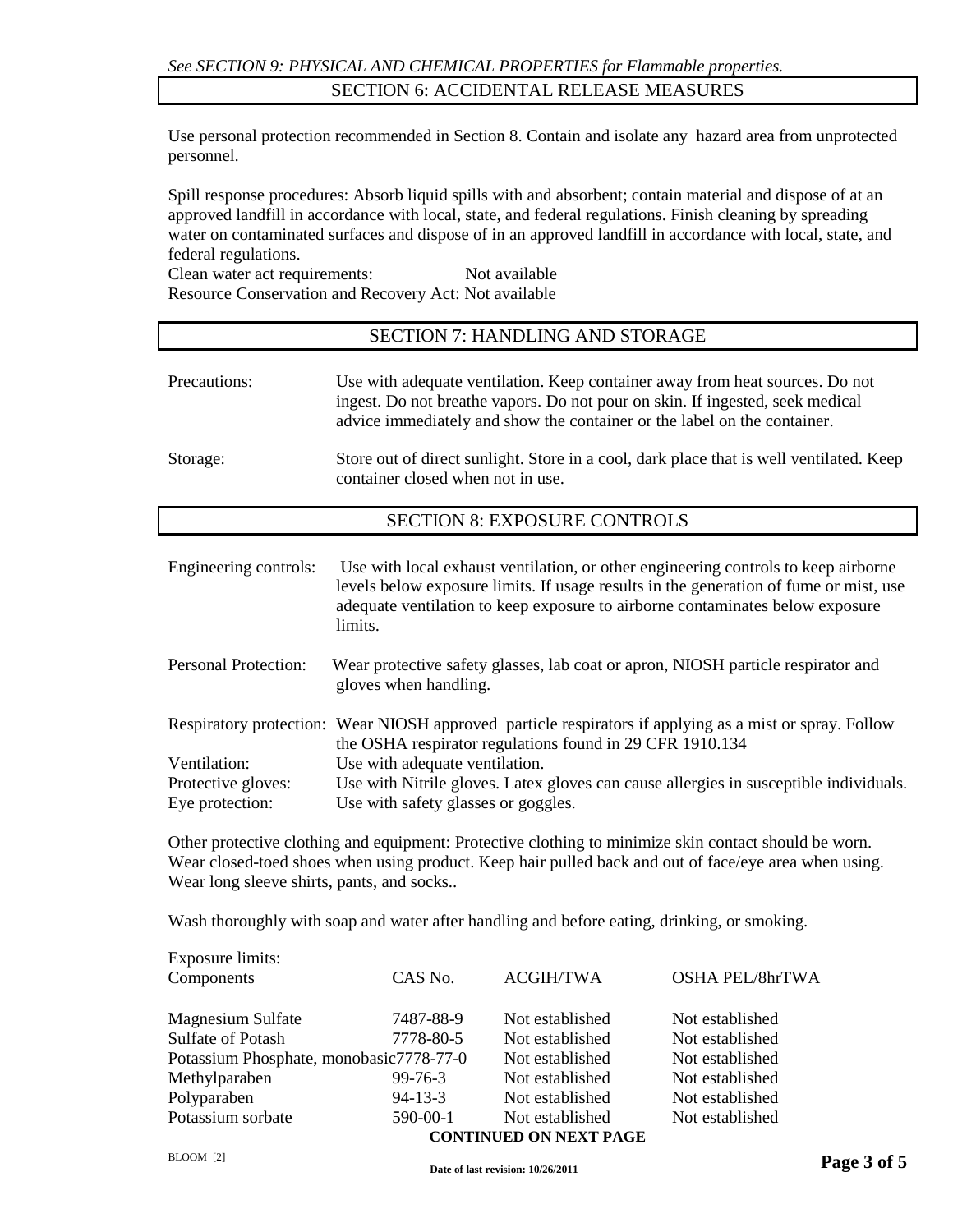### SECTION 9: PHYSICAL AND CHEMICAL PROPERTIES

| Light Blue, sweet, sugary odor.                     |  |
|-----------------------------------------------------|--|
| Not available                                       |  |
| Soluble in water $(w/w)$                            |  |
| Not available                                       |  |
| Not available                                       |  |
| unknown                                             |  |
| 1.18                                                |  |
| 4.02                                                |  |
| Not available                                       |  |
| Not available                                       |  |
| <b>UEL</b> : Not available<br>Not available<br>LEL: |  |
|                                                     |  |

## SECTION 10: STABILITY AND REACTIVITY

| Stability:<br><b>Instability Temperature:</b> | The product is stable under normal conditions and pressures.<br>Avoid freezing. [See section 5 Fire Fighting Measures, on |
|-----------------------------------------------|---------------------------------------------------------------------------------------------------------------------------|
|                                               | container properties]                                                                                                     |
| Incompatibility with other substances:        | Strong oxidizing agents, strong bases, explosive when heated with                                                         |
|                                               | ethoxyethynl alcohols.                                                                                                    |
| Hazardous decomposition products:             | Sulfur oxides $(SO_x)$ , including sulfur oxide and sulfur dioxide,                                                       |
|                                               | oxides of magnesium, oxides of phosphorus.                                                                                |
| Hazardous polymerization:                     | Not available.                                                                                                            |

### SECTION 11: TOXICOLOGICAL INFORMATION

| Routes of entry:          | Skin. Eyes. Ingestion. Inhalation.                                                                        |
|---------------------------|-----------------------------------------------------------------------------------------------------------|
| RTECS:                    | CAS# 7778-77-0: TC6615500                                                                                 |
|                           | CAS# 7778-80-5: TT5900000                                                                                 |
|                           | CAS# 7487-88-9: OM4500000                                                                                 |
| LD50/LC50:                | CAS# 7778-77-0: Skin, rabbit, LD50= $\geq$ 4640 mg/kg                                                     |
|                           | CAS# 7778-80-5: Oral, mouse: LD50= 6600 mg/kg:, Oral, rat:                                                |
|                           | $LD50=6600$ mg/kg.                                                                                        |
| Chronic effect on Humans: | Not available                                                                                             |
|                           | Other toxic effects on humans: Hazardous in case of skin contact (irritant), of ingestion, of inhalation. |

## SECTION 12: ECOLOGICAL INFORMATION

| Ecotoxicity:                | Not available.                                                        |
|-----------------------------|-----------------------------------------------------------------------|
| BOD5 and COD:               | Not available.                                                        |
| Products of Biodegredation: | Not available.                                                        |
|                             | Not available.                                                        |
| Heavy metals content:       | None. Information on heavy metals content and levels are available at |
|                             | http://www.aapfco.org/metals.htm                                      |

#### **CONTINUED ON NEXT PAGE**